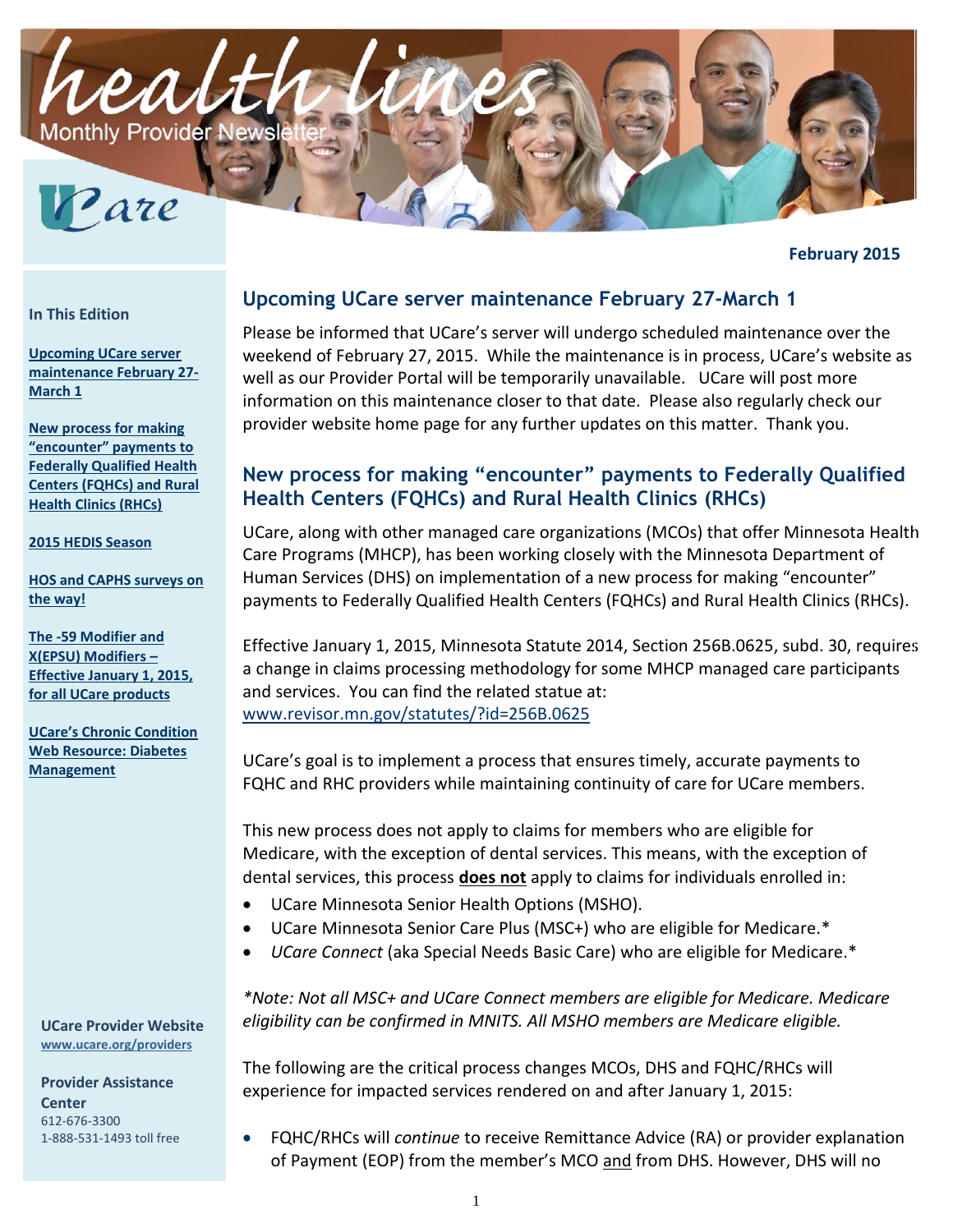longer deduct payments made to providers by MCOs from the FQHC/RHC encounter rate DHS pays FQHC/RHC providers, other than eventual deduction of member copayments by DHS.

- MCOs will pay \$0 (zero dollars) on the applicable claims. The \$0 payment transaction will be reflected on UCare's RA 835 transactions or EOPs.
- If the MCO submits a \$0.00-payment claim to DHS, and DHS denies it, DHS will send a denial on their EOP/RA to the provider and UCare.
- If an applicable claim needs to be resubmitted, the FQHC/RHC cannot submit a replacement claim until DHS has fully adjudicated the claim and issued their RA/EOP. FQHC and RHC providers need to include both UCare's Internal Control Number (ICN) and the DHS Transaction Control Number (TCN) on replacement claims. The DHS TCN is included on the DHS RA/EOP for the encounter payment.

**Please note**: If you are a Provider-Based Biller, this will only impact claims filed on a CMS-1500 form.

Below is a high level overview of what is staying the same:

- There is no change to the initial claim submission process. Providers should conduct business as usual.
- If UCare denies a claim, you will receive an EOP from UCare indicating this denial. UCare will not send denied claims to DHS.
- Member copayments associated with the claim will continue to display on UCare's RA/EOP.

Below are the ANSI codes that will display in UCare EOPs for various FQHC/RHC claim status scenarios:

| <b>SCENARIO</b>                                  | <b>CARC</b>                        | <b>RARC</b>                               |
|--------------------------------------------------|------------------------------------|-------------------------------------------|
| UCare "paid" claims at \$0.                      | $256 -$                            | $N193 -$                                  |
|                                                  | Service not payable per managed    | Specific federal/state/local program may  |
|                                                  | care contract.                     | cover this service through another payer. |
| UCare applied copayment to<br>"paid" claim.      | $3 -$                              | $MA125 -$                                 |
|                                                  | Co-payment amount.                 | Per legislation governing this program,   |
|                                                  |                                    | payment constitutes payment in full.      |
| UCare "paid" replacement<br>claim at \$0.        | $256 -$                            | $N193 -$                                  |
|                                                  | Service not payable per managed    | Specific federal/state/local program may  |
|                                                  | care contract.                     | cover this service through another payer. |
| UCare applied copayment to<br>replacement claim. | $3 -$                              | $MA125 -$                                 |
|                                                  | Co-payment amount.                 | Per legislation governing this program,   |
|                                                  |                                    | payment constitutes payment in full.      |
| DHS TCN missing.                                 | $16 -$                             | $M47 -$                                   |
|                                                  | Claim/service lacks information or | Missing/incomplete/invalid/internal or    |
|                                                  | has submission/billing error(s)    | document control number.                  |
|                                                  | which is needed for adjudication.  |                                           |
| Voided claim.                                    | $16 -$                             |                                           |
|                                                  | Claim/service lacks information or | $N463 -$                                  |
|                                                  | has submission/billing error(s)    | Missing support data for claim.           |
|                                                  | which is needed for adjudication.  |                                           |

For questions about claims processed by UCare, call UCare's Provider Assistance Center (PAC) at 612-676- 3300 or 1-888-531-1493.

For questions about DHS encounter payments, call MHCP Provider Call Center at 651-431-2700 or 1-800-366- 5411. Thank you for your patience as we implement this new statute.

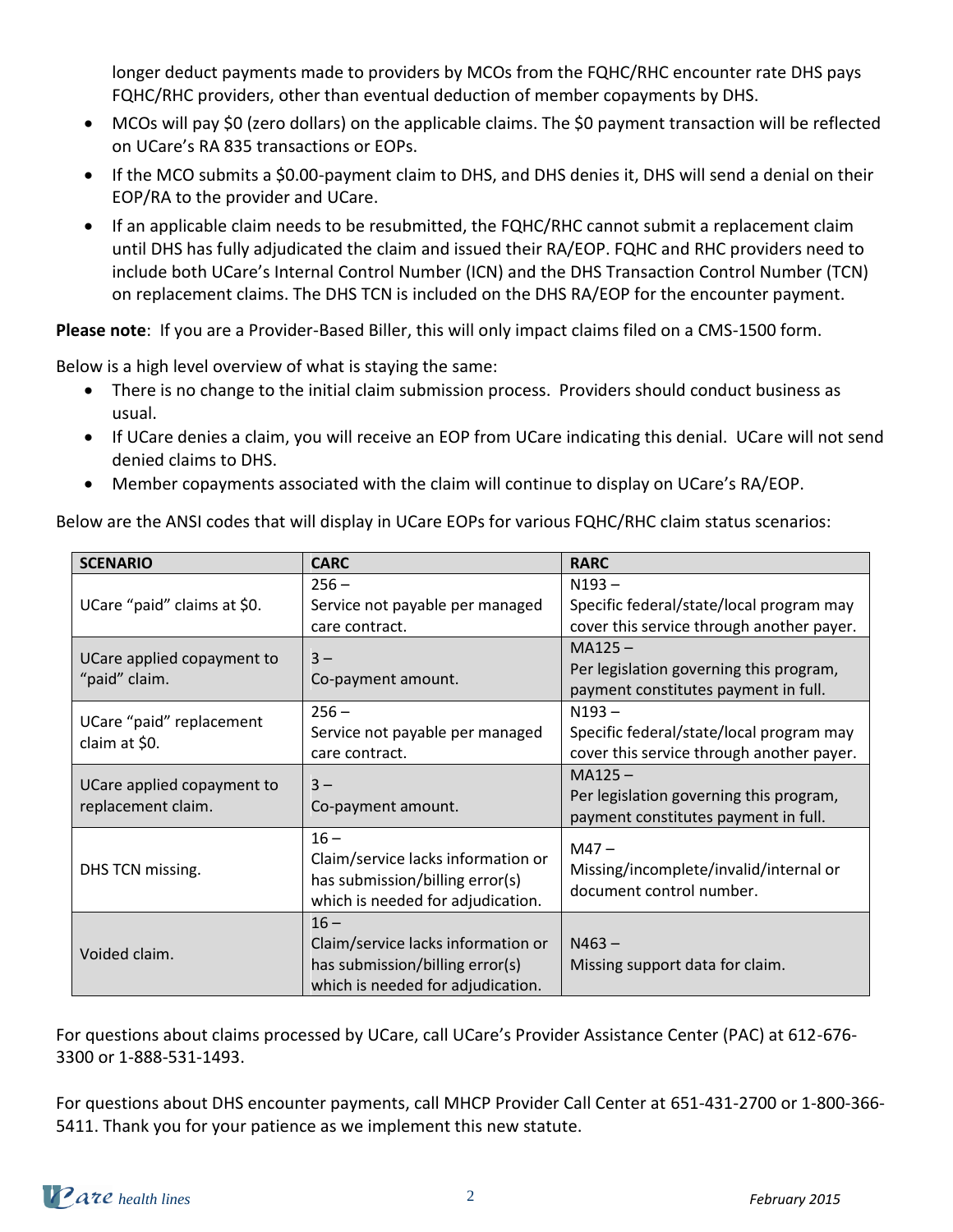

![](_page_2_Picture_1.jpeg)

## <span id="page-2-0"></span>[2015 HEDIS Season](#page-2-0)

UCare's 2015 HEDIS (Healthcare Effectiveness Data and Information Set) season is underway and will run from February to May. This year, UCare has again contracted with Optum to collect the data for the HEDIS measures. Optum is in the process of contacting primary care clinics and some specialty clinics to determine a time that their vendor, ECS (Enterprise Consulting Services), can come and collect the chart data. We greatly appreciate assistance and patience with this important effort. Thank you!

# <span id="page-2-1"></span>HOS and CAPHS surveys on the way!

The Centers for Medicare and Medicaid Services (CMS) administers two member surveys yearly to monitor and help improve the quality of care provided to Medicare members. The Health Outcomes Survey (HOS) is administered April through the end of July; the Consumer Assessment of Healthcare Providers and Systems (CAHPS) Survey is administered mid-February through the end of May. Members are randomly sampled and may receive one or both surveys in the mail this spring. The surveys may look similar but they collect different kinds of information.

In addition, DHS annually administers its own CAHPS survey. The DHS survey has the same core CAHPS questions as the CMS version, but includes different supplemental questions. DHS sends its survey to a random sample of all state public program members: PMAP, MinnesotaCare, MSHO, MSC Plus, and *UCare Connect*. The CMS survey is sent to a random sample of Medicare (*UCare for Seniors*) Minnesota and Wisconsin and UCare's MSHO members. An MSHO member could potentially receive all three (two CMS and one DHS) surveys, but the likelihood of this is small.

- The HOS survey monitors the quality of care provided to Medicare beneficiaries by asking questions about a member's health status over a period of time. Some of the information collected in the HOS survey relates to the following health conditions:
	- o Physical and mental health status
	- o Appropriate physical activity
	- o Bladder control/urinary incontinence
	- o Reducing the risk of falling
- The CAHPS survey gathers information on a member's health care experience and satisfaction. Examples of information collected by the CAHPS survey include:
	- o Overall health care and health plan satisfaction.
	- o Health plan customer service
	- o Personal doctor and specialist satisfaction
	- o Getting needed care and care without delays
	- o Preventive services such as flu and pneumonia

Please encourage members to complete the survey(s) they receive and return the completed survey(s) in the stamped, addressed envelope provided with each one. Member responses offer important information that enables UCare to ensure our members are receiving high-quality care.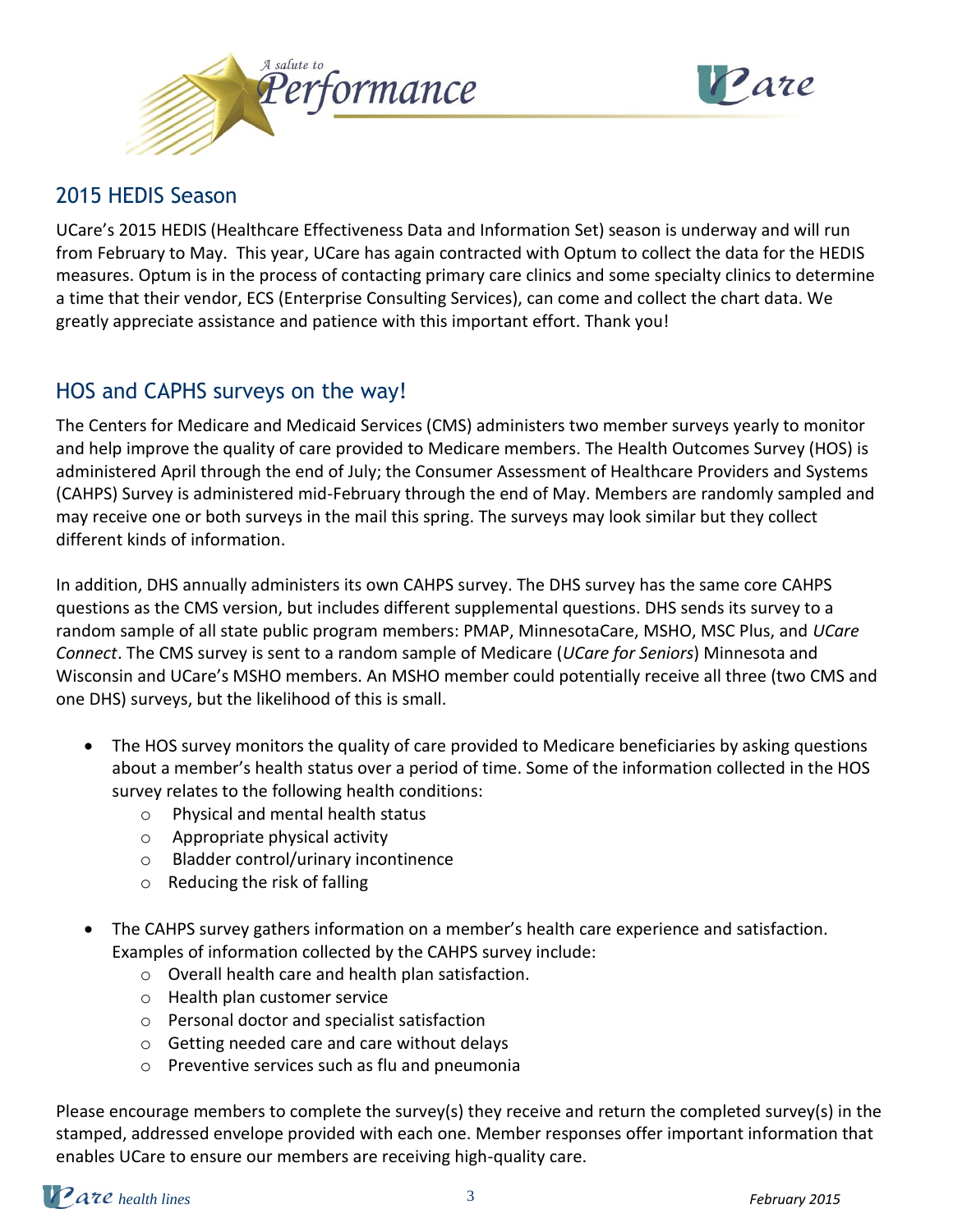# <span id="page-3-0"></span>**The -59 Modifier and X(EPSU) Modifiers – Effective January 1, 2015, for all UCare products**

Providers now have additional modifiers to choose from to identify the necessity of performing a distinct procedural service. In addition to the -59 Distinct Procedural Modifier, effective January 1, 2015, Medicare introduced four additional situational modifiers:

| <b>Modifier</b>              | <b>Situational Definition</b>                                         |  |
|------------------------------|-----------------------------------------------------------------------|--|
| -XE Separate Encounter       | A service that is distinct because it occurred during a separate      |  |
|                              | encounter                                                             |  |
| -XS Separate Structure       | A service that is distinct because it was performed on a separate     |  |
|                              | organ/structure                                                       |  |
|                              | A service that is distinct because it was performed by a different    |  |
| -XP Separate Practitioner    | practitioner                                                          |  |
| -XU Unusual, Non-Overlapping | A service that is distinct because it does not overlap with the usual |  |
| Service                      | components of the primary/main service performed                      |  |

Effective January 1, 2015, UCare has made the decision to accept the -59 Distinct Procedural Service and the four X(EPSU) situational modifiers for all of their products. At this time, there is no plan to discontinue use of the -59 modifier. When submitting claims, providers should follow the guidelines outlined below:

- The -59 modifier and the situational modifiers will be adjudicated in the same manner. By appending any of the modifiers, providers are indicating that there is sufficient documentation to support the modifier used, and the service provided is separate and distinct from other services provided.
- The -59 modifier and a situational modifier should not be appended to the same service.
- One of the four situational modifiers should be used in place of the -59 modifier when it more accurately and specifically defines the circumstance that necessitated a distinct service.
- More than one situational modifier should not be appended to a service. Select the situational modifier that most accurately identifies the circumstances that necessitated a distinct service.

It is UCare's intent to align with Medicare; therefore, we will continue to monitor Medicare guidelines regarding the use of the -59 modifier and the X(EPSU) situational modifiers. Included below are links to pertinent Medicare communications regarding the -59 Distinct Procedural and X(EPSU) Situational Modifiers.

### **Links:**

- [http://www.cms.gov/Outreach-and-Education/Medicare-Learning-Network-](http://www.cms.gov/Outreach-and-Education/Medicare-Learning-Network-MLN/MLNMattersArticles/downloads/MM8863.pdf)[MLN/MLNMattersArticles/downloads/MM8863.pdf](http://www.cms.gov/Outreach-and-Education/Medicare-Learning-Network-MLN/MLNMattersArticles/downloads/MM8863.pdf)
- <http://www.cms.gov/Regulations-and-Guidance/Guidance/Transmittals/Downloads/R1422OTN.pdf>
- [https://www.cms.gov/Outreach-and-Education/Medicare-Learning-Network-](https://www.cms.gov/Outreach-and-Education/Medicare-Learning-Network-MLN/MLNMattersArticles/Downloads/SE1503.pdf)[MLN/MLNMattersArticles/Downloads/SE1503.pdf](https://www.cms.gov/Outreach-and-Education/Medicare-Learning-Network-MLN/MLNMattersArticles/Downloads/SE1503.pdf)